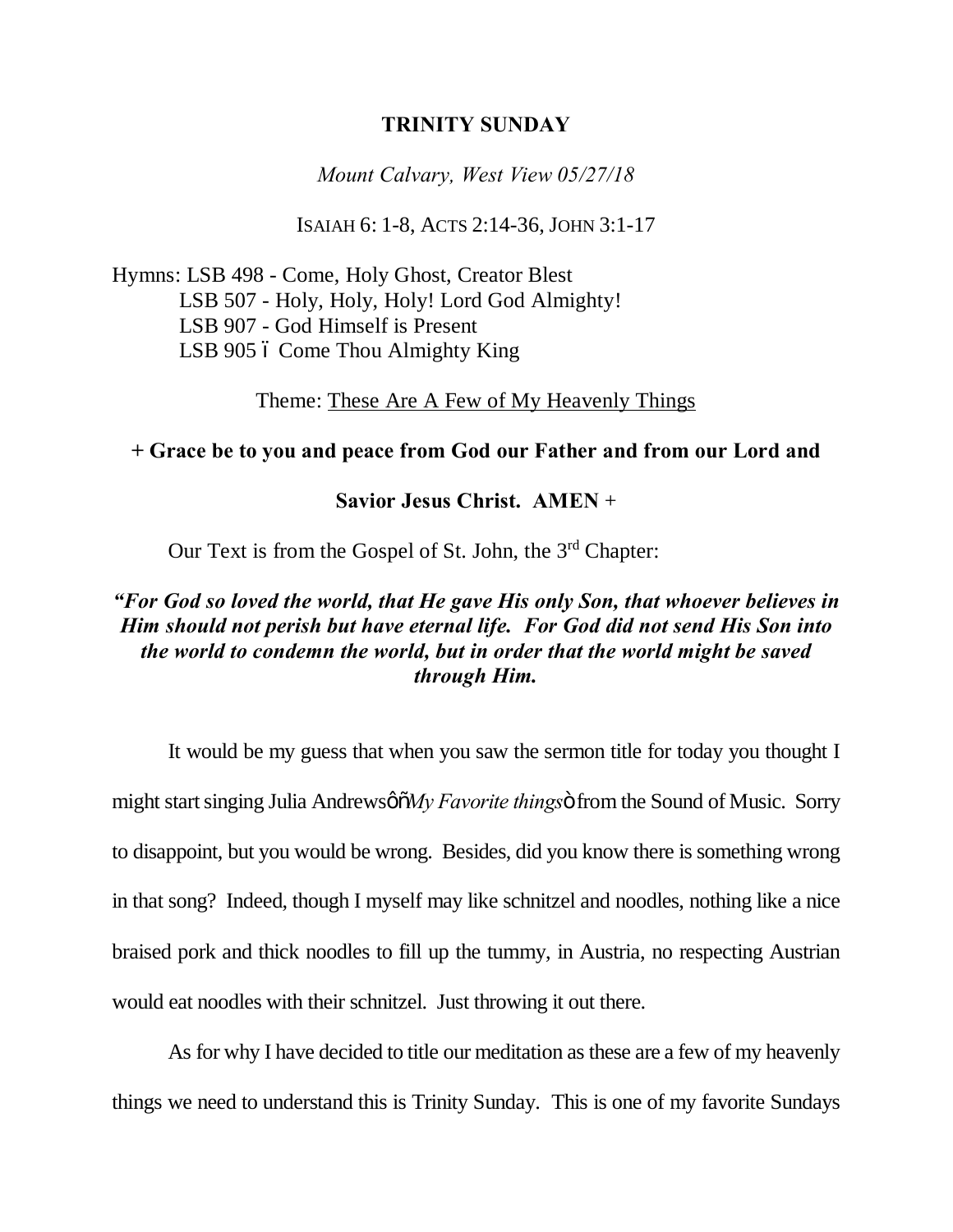for it once again gives the opportunity to declare that our God is ONE. As stated in Deuteronomy 6:4,  $\tilde{o}$ *Hear, O Israel: The LORD our God, the LORD is one*. $\tilde{o}$  Even from the beginning, Our God has been a singular God in three persons, as Saint Paul addressed,  $\tilde{\rho}$  *yet for us there is but one God, the Father, from whom all things came and for whom we live; and there is but one LORD, Jesus Christ, through whom all things came and through whom we live.* 6 (1 Corinthians 8:6). And not to be forgotten, we have the wonderfully detailed Athanasian Creed which explains our faith concisely and appropriately for worship use,  $\tilde{a}S$ o the Father is God, the Son is God, the Holy Spirit is *God; and yet there are not three Gods, but one God.* All these things identify one of my heavenly things, which I hope is yours as well, my triune God and Lord, my Creator, Redeemer and Sanctifier that has made me what I am today 6 a child of God through faith.

Another of my heavenly things is the Liturgy and Hymns that has been passed down from generation to generation. The Liturgy has been since of old, and as such has been handed down from heaven, not as gospel that can never be changed, but as good order that can assist us in proper worship of the Triune God and keep us from flailing off into some social gospel that ignores the presence of God. I would say the same of our time-tested hymns that have withstood generations and are still sung today. Holy, Holy, Holy! is such a hymn, chosen as the sermon hymn. Written in the early 1800 $\alpha$ , by an Anglican no less, it has survived to this day as the chosen hymn for Trinity Sunday. Well it should, for it weaves a grand tapestry of how we should honor the Triune God every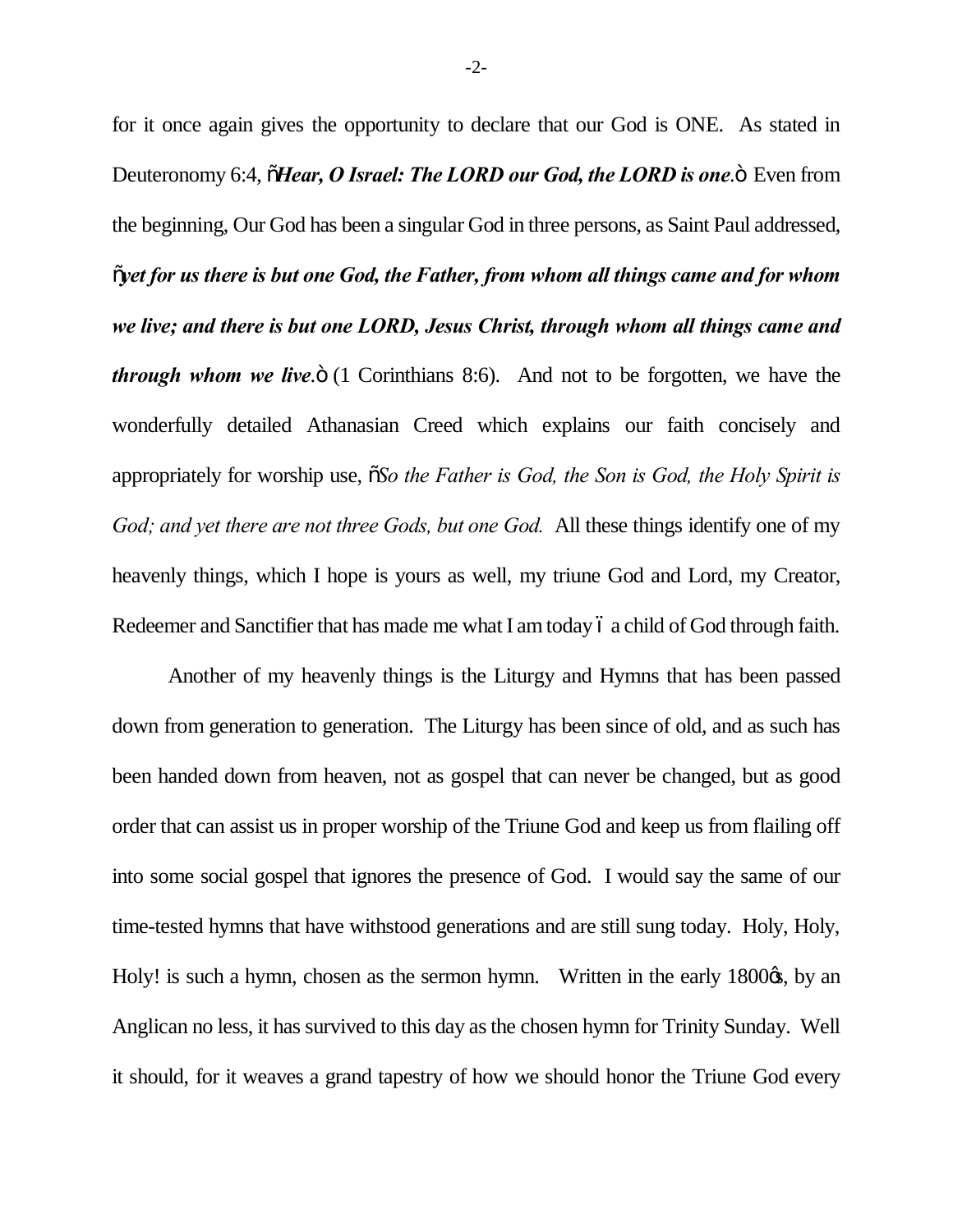morning, for the Saints that have gone before do so even now! We should praise the Triune God even though this world does not recognize Him nor fears Him. Yet, we who in faith *do* recognize Him, hear His Word, and rejoice in our forgiveness, have no fear to come before Him and be in His holy presence.

Which leads me to another heavenly thing: His Word. With the Word of God, we hear again His comfort and peace that tells us we are forgiven children of the Heavenly Father. That though I know that due to my many sins and the things I have done wrong I deserve no good thing that falls from the master table. He still gives me a place at the table, offers me the bounty of body and blood simply by faith for the forgiveness of those wretched sins, and though the Holy Spirit resting upon me, I can live a life as a new creation desiring to fulfill the works of God to His glory!

All this through another heavenly thing  $\acute{o}$  the cross of Christ Jesus. The ultimate heavenly thing we have is Christ Himself, Who, though He is Lord and Christ, left Heaven to come to us born of a virgin meek and mild. He came to you as an infant so that He would grow as you, enduring everything that you have to endure in your life growing up and growing old, and more so. Jesus did everything for you without falling for this world  $\alpha$ sin or its glamour. He fought the devil face to face and even when the whole world was against Him, placing Him upon that cross of shame at Calvary, Jesus died so that you would live, and He is risen Indeed, that you may know the height and width and length and breadth of His love for you 6 it surpasses all knowledge! That you may now be filled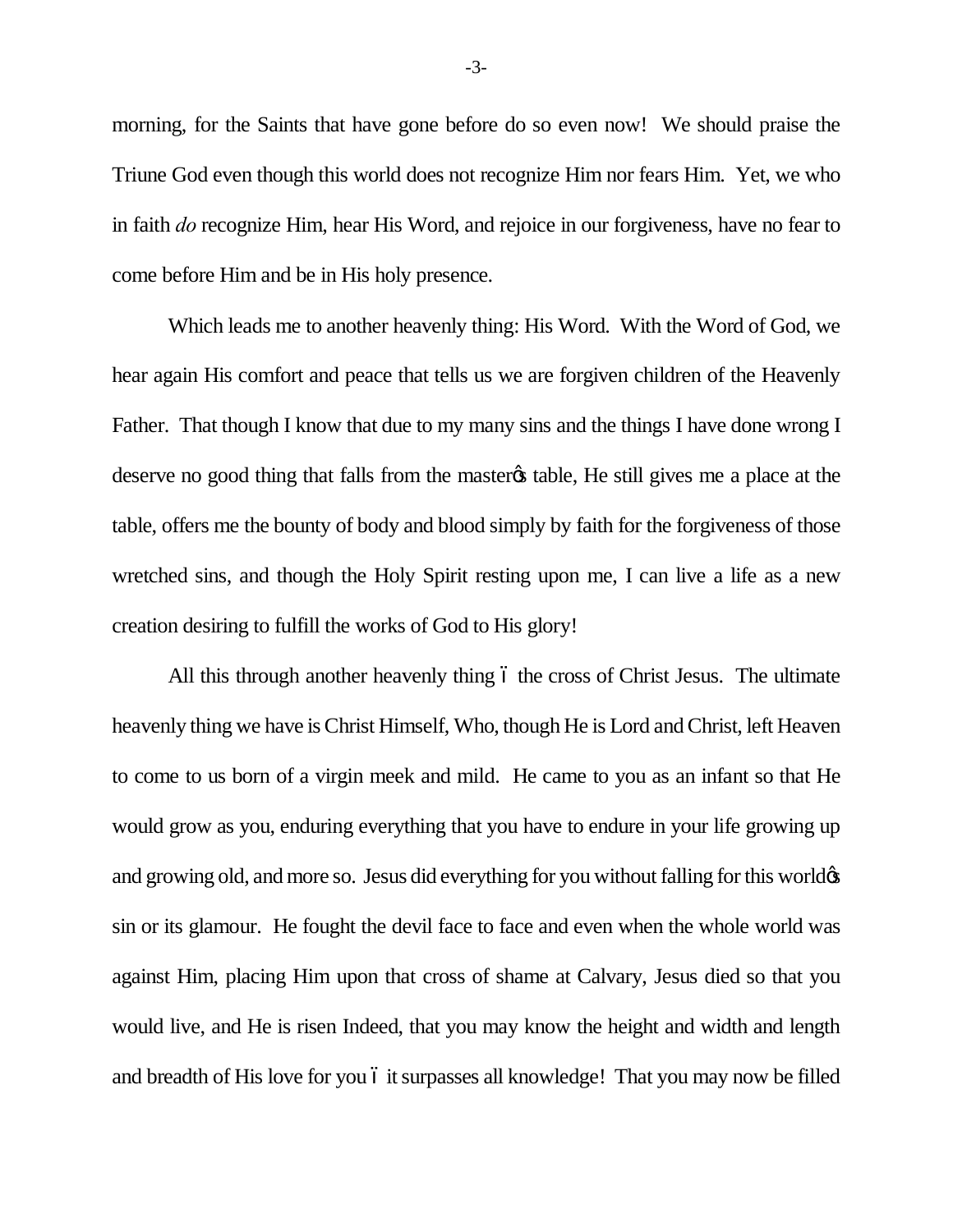with the fullness of God 6 how much more comfort do you need than that?! As I said above, He offers Himself for the forgiveness of sins, and through His death you have life. He offers His death in the waters of baptism, for in drowning the old man with all sins and lusts for this life, we emerge a New Man willing to do all that our Triune God asks, and that includes telling others about our salvation.

Ah, yes, another heavenly thing! Indeed, it is a wonderful heavenly thing to tell people about this God we have that has created us, redeemed us and sanctifies us through the Word and Sacraments we prize so highly. With the guidance of the Holy Ghost, you can speak great things of the Savior for you. You say you cannot? You say you are not capable of speaking of such heavenly thing to the people you meet? Hear again how God makes His Word go forth upon the lips of mortal men and women: *And the foundations of the thresholds shook at the voice of Him who called, and the house was filled with smoke. And I said: "Woe is me! For I am lost; for I am a man of unclean lips, and I dwell in the midst of a people of unclean lips; for my eyes have seen the King, the LORD of hosts!"* (Does that sound like you?) *Then one of the seraphim flew to me, having in his hand a burning coal that he had taken with tongs from the altar. And he touched my mouth and said: "Behold, this has touched your lips; your guilt is taken away, and your sin atoned for." And I heard the voice of the Lord saying, "Whom shall I send, and who will go for us?" Then I said, "Here am I! Send me."* Does this sound like you now? You are a new creation created by God to do great works of the kingdom which He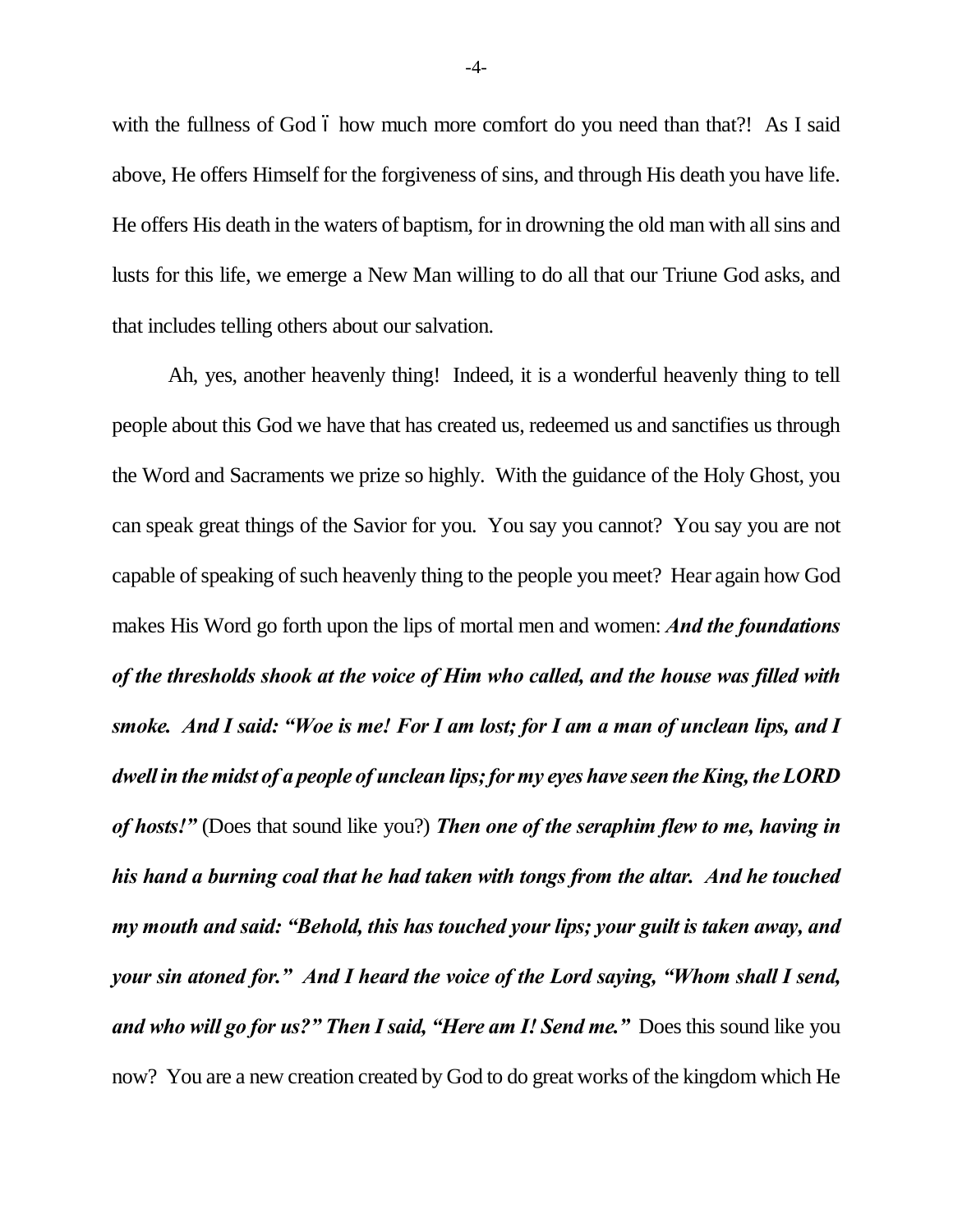has predestined for you long before you knew you were to do them; *For we are His workmanship, created in Christ Jesus for good works, which God prepared beforehand, that we should walk in them*.

Many a heavenly thing we have today: a Triune God of Father, Son and Holy Ghost; a Creator, a Redeemer, and a Sanctifier; a Word that proclaims Who He Is and the Salvation that comes from the Risen Christ; a Liturgy that allows us to praise this One True God rightly and orderly, as well as timeless hymns to praise His name aright. All this we have now, to be able to do the work that is about to come to us, if we are willing to stand up and say,  $\tilde{o}$ *Hear am I, send me*! $\tilde{o}$  since we have been born of water and the Spirit as Jesus so promised through the Word in our Baptism, we have the timeless message to give to a dying world, *For God so loved the world, that He gave His only Son, that whoever believes in Him should not perish but have eternal life. For God did not send His Son into the world to condemn the world, but in order that the world might be saved through Him*. The world will be saved through your message of the Risen and forgiving Christ. This is the Crist the world needs. It believes the Christ is either nonexistent, or is an angry God needing to be appeased. You can change all that. You offer Christ and His forgiveness through the work of the Holy Trinity, and you have given the whole of heaven, the very heavenly thing of eternal life. In His Most Holy Name, we Pray. **AMEN**.